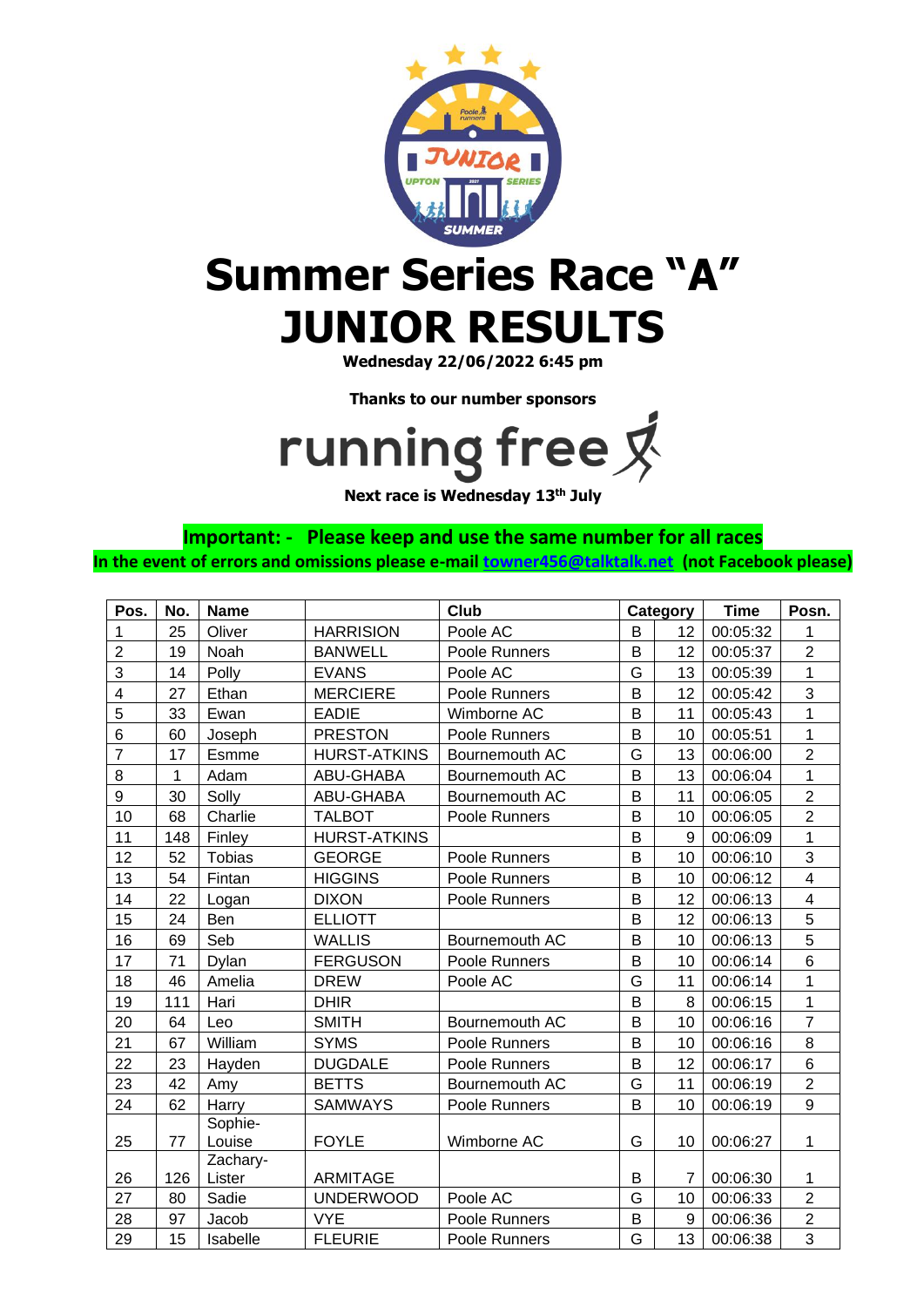| 30       | 4          | Ed               | <b>GENNERY</b>                  | Poole Runners                  | B      | 13                  | 00:06:39             | $\overline{2}$          |
|----------|------------|------------------|---------------------------------|--------------------------------|--------|---------------------|----------------------|-------------------------|
| 31       | 9          | Edward           | <b>PREECE</b>                   | Poole Runners                  | B      | 13                  | 00:06:40             | 3                       |
| 32       | 11         | Jacob            | <b>SYMS</b>                     | Poole Runners                  | B      | 13                  | 00:06:40             | $\overline{4}$          |
| 33       | 48         | Sophie           | <b>OLIVER</b>                   | Poole Runners                  | G      | 11                  | 00:06:41             | 3                       |
| 34       | 61         | Luke             | <b>RENWICK</b>                  | Poole Runners                  | B      | 10                  | 00:06:41             | 10                      |
| 35       | 13         | Eleena           | <b>DHIR</b>                     | Poole AC                       | G      | 13                  | 00:06:43             | $\overline{\mathbf{4}}$ |
| 36       | 107        | Maxie            | <b>MURFIN</b>                   | Poole Runners                  | G      | 9                   | 00:06:44             | 1                       |
| 37       | 57         | Eli              | LAMB                            | New Forest Junior AC           | B      | 10                  | 00:06:47             | 11                      |
| 38       | 98         | Finley           | <b>WOOLLARD</b>                 | Poole Runners                  | B      | 9                   | 00:06:47             | 3                       |
| 39       | 65         | Charlie          | <b>STEVENS</b>                  | Poole Runners                  | В      | 10                  | 00:06:51             | 12                      |
| 40       | 29         | Sam              | <b>SHERWOOD</b>                 | Poole Runners                  | В      | 12                  | 00:06:53             | $\overline{7}$          |
| 41       | 82         | Charlie          | <b>CHEESEMAN</b>                |                                | B      | 9                   | 00:06:54             | 4                       |
| 42       | 106        | Abigail          | <b>MOORS</b>                    |                                | G      | 9                   | 00:06:55             | $\overline{2}$          |
| 43       | 50         | Jack             | <b>CULL</b>                     |                                | B      | 10                  | 00:07:00             | 13                      |
| 44       | 85         | Jack             | <b>ESCOTT</b>                   |                                | B      | 9                   | 00:07:05             | 5                       |
| 45       | 112        | Maximus          | <b>FERGUSON</b>                 | Poole Runners                  | B      | 8                   | 00:07:06             | $\overline{2}$          |
| 46       | 94         | Harry            | <b>MOORES</b>                   | Poole Runners                  | B      | 9                   | 00:07:09             | 6                       |
| 47       | 10         | James            | <b>RENWICK</b>                  | Poole Runners                  | B      | 13                  | 00:07:13             | 5                       |
| 48       | 136        | Ella             | LAMB                            |                                | G      | $\overline{7}$      | 00:07:16             | $\mathbf{1}$            |
| 49       | 113        | Jasper           | <b>HIGGINS</b>                  | Poole Runners                  | B      | 8                   | 00:07:28             | 3                       |
| 50       | 79         | Erin             | <b>SYME</b>                     | Poole Runners                  | G      | 10                  | 00:07:30             | 3                       |
| 51       | 127        | Oscar            | <b>CARTWRIGHT</b>               |                                | B      | $\overline{7}$      | 00:07:31             | $\overline{2}$          |
| 52       | 58         | Samuel           | <b>MUTTER</b>                   | Poole Runners                  | В      | 10                  | 00:07:31             | 14                      |
| 53       | 131        | George           | <b>TALBOT</b>                   | Poole Runners                  | B      | $\overline{7}$      | 00:07:33             | 3                       |
| 54       | 137        | Clara            | <b>WHIDDON</b>                  | Poole Runners                  | G      | $\overline{7}$      | 00:07:35             | $\overline{2}$          |
| 55       | 72         | Emily            | <b>ANCILL</b>                   | Poole Runners                  | G      | 10                  | 00:07:40             | $\overline{\mathbf{4}}$ |
| 56       | 108        | <b>Iris</b>      | <b>WHIDDON</b>                  | Poole Runners                  | G      | 9                   | 00:07:40             | 3                       |
| 57       | 47         | Jessica          | <b>MOORS</b>                    |                                | G      | 11                  | 00:07:41             | $\overline{4}$          |
| 58       | 103        | Bella            | <b>HEPPENSTALL</b>              | Poole Runners                  | G      | 9                   | 00:07:43             | $\overline{\mathbf{4}}$ |
| 59       | 104        | Liana            | <b>HEPPENSTALL</b>              | Poole Runners                  | G      | 9                   | 00:07:49             | 5                       |
| 60       | 74         | Chloe            | <b>BEATON</b>                   |                                | G      | 10                  | 00:07:50             | 5                       |
| 61       | 45         | Chloe            | <b>DILLON</b>                   | Poole Runners                  | G      | 11                  | 00:07:52             | 5                       |
| 62       | 76         | Jasmine          | <b>DAVIDSON</b>                 | Poole Runners                  | G      | 10                  | 00:07:55             | 6                       |
|          |            | Olivia-          |                                 |                                |        |                     |                      |                         |
| 63       | 73         | Florence         | <b>ARMITAGE</b>                 |                                | G      | 10                  | 00:07:58             | $\overline{7}$          |
| 64       | 125        | Emma             | <b>UJVARI</b>                   |                                | G      | 8                   | 00:08:00             | 1                       |
| 65       | 114        | Edward           | <b>JACKSON</b>                  | Poole Runners                  | B      | 8                   | 00:08:00             | $\overline{\mathbf{4}}$ |
| 66       | 100        | Llana            | <b>CHRISTOPHER</b>              | Poole Runners                  | G      | 9                   | 00:08:03             | 6                       |
| 67       | 43         | Olivia           | <b>CHEESEMAN</b>                |                                | G      | 11                  | 00:08:40             | 6                       |
| 68       | 129        | Edward           | <b>HALE</b>                     |                                | B      | $\overline{7}$      | 00:08:42             | $\overline{\mathbf{4}}$ |
| 69       | 128        | Marley           | <b>DOUBLEDAY</b>                |                                | В      | $\overline{7}$      | 00:08:43             | 5                       |
| 70       | 121        | Emily            | <b>MUTTER</b>                   | Poole Runners                  | G      | 8                   | 00:08:44             | $\overline{c}$<br>5     |
| 71<br>72 | 115<br>117 | Lewis            | <b>MAUNDERS</b><br><b>BURGE</b> | Poole Runners                  | Β<br>G | 8<br>8              | 00:08:45             | 3                       |
| 73       | 139        | Harmony<br>Henry | <b>JACKSON</b>                  |                                | B      | 6                   | 00:09:02<br>00:09:18 | 1                       |
|          | 95         |                  | <b>PEPPER</b>                   |                                | B      | 9                   |                      | $\overline{7}$          |
| 74       | 101        | Alessandro       |                                 | Poole Runners<br>Poole Runners | G      | 9                   | 00:09:22             | $\overline{7}$          |
| 75<br>76 | 142        | Devyn            | <b>DIXON</b>                    |                                | G      | 6                   | 00:09:33             |                         |
|          |            | Imogen           | <b>COOK</b>                     |                                |        |                     | 00:10:01             | 1                       |
| 77<br>78 | 141<br>133 | Valentina        | <b>BURGE</b><br><b>CULL</b>     |                                | G<br>G | 6<br>$\overline{7}$ | 00:10:02<br>00:10:06 | $\overline{2}$<br>3     |
|          |            | Freya            | SHEAN-                          |                                |        |                     |                      |                         |
| 79       | 140        | Oakley           | <b>STEVENS</b>                  |                                | В      | 6                   | 00:10:16             | $\overline{2}$          |
| 80       | 147        | Oliver           | <b>HALE</b>                     |                                | B      | 4                   | 00:10:59             | 1                       |
| 81       | 122        | <b>Beatrice</b>  | <b>PEPPER</b>                   | Poole Runners                  | G      | 8                   | 00:11:13             | 4                       |
| 82       | 119        | Eloise           | <b>DOWNES</b>                   | Poole Runners                  | G      | 8                   | 00:11:14             | 5                       |
| 83       | 134        | Caitlin          | <b>DAVIDSON</b>                 |                                | G      | $\overline{7}$      | 00:11:15             | 4                       |
| 84       | 110        | Ollie            | <b>CHUBB</b>                    | Poole Runners                  | B      | 8                   | 00:12:11             | 6                       |
|          |            |                  |                                 |                                |        |                     |                      |                         |